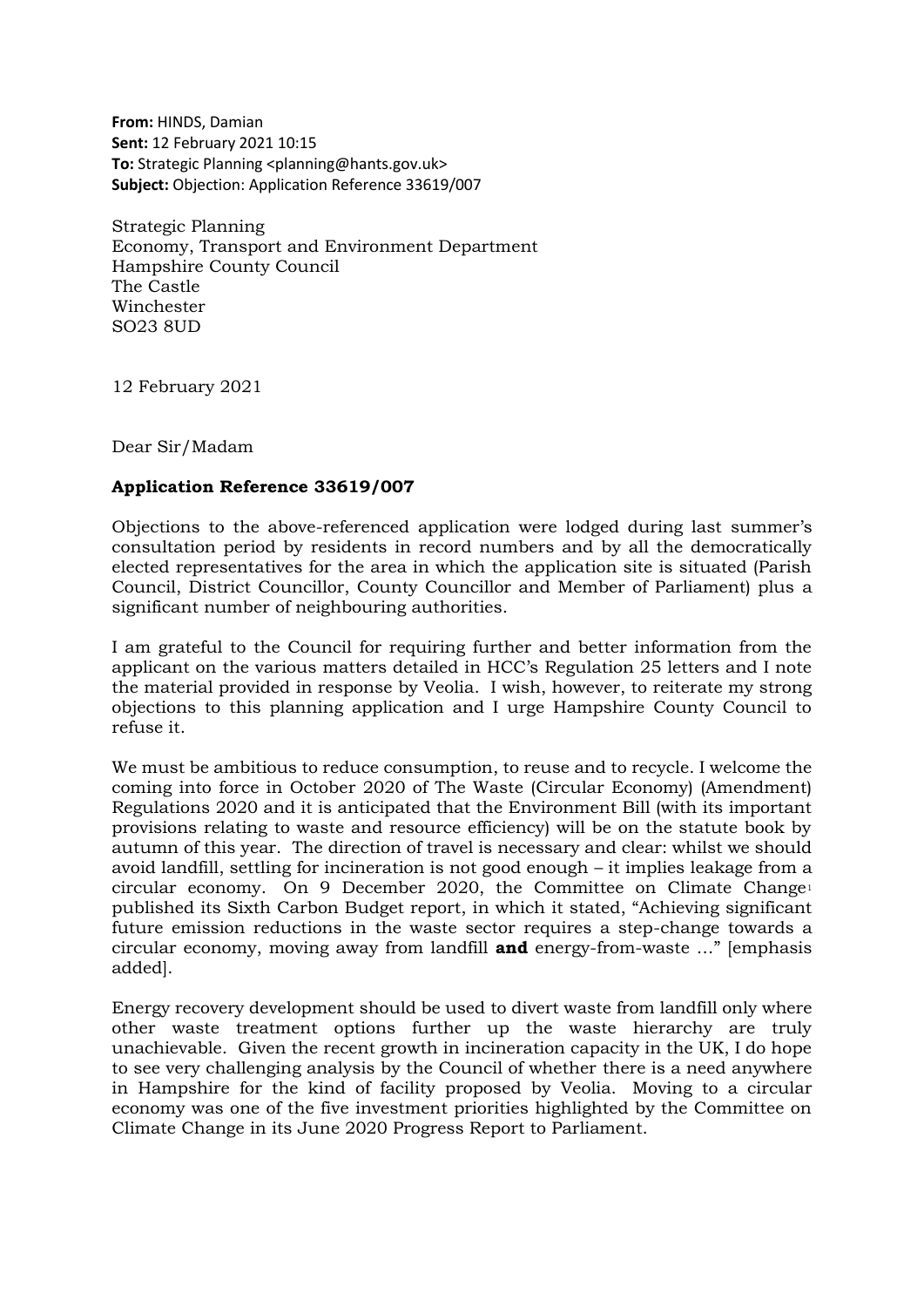The Parliamentary Under Secretary of State for Environment, Food and Rural Affairs (Rebecca Pow MP) has reiterated in Parliament as recently as last month that, should wider policies not deliver the Government's waste ambitions in the long term, the introduction of a tax on incineration of waste will be considered. There has been significant growth in incineration capacity in the UK over the last decade and several proposed new facilities have already been consented in neighbouring counties; I believe at least one is already under construction. The creation of all this additional capacity may well act as a barrier to the creation of the circular economy and, if it does, it will create the further problem that any Energy from Waste (EfW) facility consented on the application site would have, over time, to source material from further and further afield, with obvious attendant adverse consequences.

It is hard to avoid the conclusion that, had this site not already been owned by the applicant, it would not have been proposed for an EfW facility. The proposed facility is wholly inappropriate, both in scale and in character, in relation to the Wey Valley location and its surrounding area. I note all the detailed information supplied about visual impact, landscape assessment, etc, but personally regard the inappropriateness of the site as being completely obvious in landscape and visual impact terms.

The application site is not only inappropriate in terms of the landscape and visual impact but also because it is not near to the intended sources of waste. Furthermore, although the site is on an 'A' road that road does not form part of the Strategic Road Network (managed by Highways England). Nor is the site served by a rail connection.

The carbon impact of the proposed facility is of serious concern both objectively and in the context of the Council's commitment to be carbon neutral by 2050. If consented, the anticipated lifespan of this facility will last beyond 2050, when the UK has committed to reach Net Zero. While local use of the heat produced would help to mitigate the facility's carbon impact to some extent, in reality the potential for local heat use can realistically only be described as extremely uncertain.

The Carbon Assessment delivered to the Council by the applicant in December 2020 stated:

"The recently published UK Government report 'Ten Point Plan for a Green Revolution' outlines the government's ambitions to capture 10 Mt of carbon dioxide a year by 2030. The government aims to incorporate CCS in up to four industrial clusters in areas such as the North East, the Humber, the North West, Scotland and Wales (due to their proximity to the North Sea), with CCS developed primarily alongside hydrogen plants.

Although the Ten Point Plan does not make specific reference to the incorporation of CCS with EfW (and does not identify the South of England as an area of specific interest), the 2020 Policy Connect report ('No Time to Waste'), states the following with regards EfW with CCS:

"Carbon Capture and Storage (CCS) technology is increasingly being trialled for different industries across the world. Recently a number of EfW plants across Europe have incorporated CCS both during the design and retrospectively".